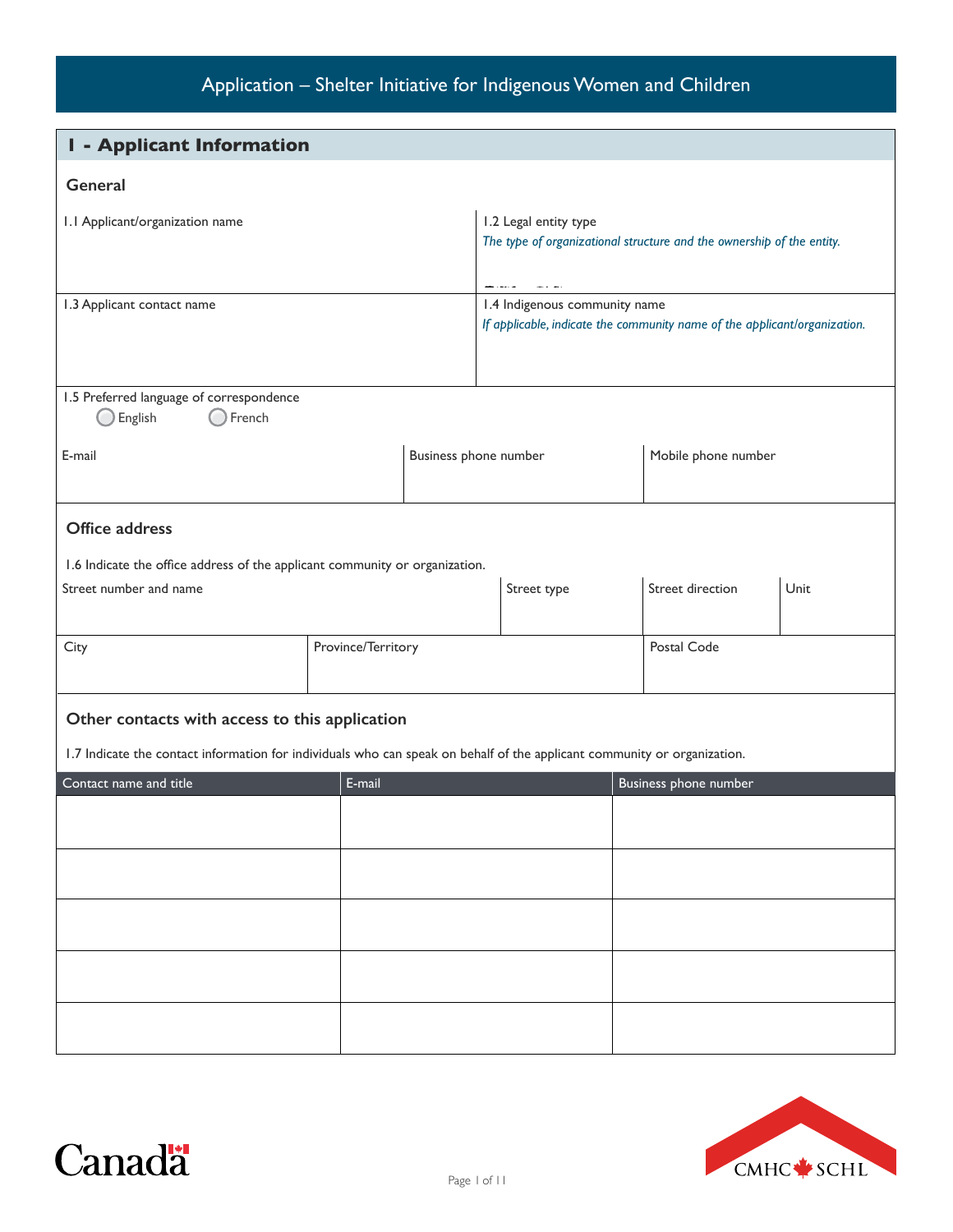|                                                                                                                                                        |                                  |                  | 2 - Project Information (Answer all questions for which information is known at the time of application. Otherwise, leave blank.)                                                                                                                                  |
|--------------------------------------------------------------------------------------------------------------------------------------------------------|----------------------------------|------------------|--------------------------------------------------------------------------------------------------------------------------------------------------------------------------------------------------------------------------------------------------------------------|
| 2.1 Project name (if applicable)<br>Indicate the name of the project if the project has a unique reference name.                                       |                                  | 2.2 Project type | New construction<br>Acquisition of existing property<br>(acquisition of an existing housing-related property)<br>Conversion of existing property<br>(conversion is considered the transformation of a building<br>from a different purpose to housing-related use) |
| 2.3 Location of the project:<br>On reserve<br>Territories (Yukon, Northwest Territories, Nunavut)                                                      |                                  |                  | 2.4 Is the proposed project intended for Indigenous women and<br>children escaping family violence?<br>No<br>Yes                                                                                                                                                   |
| 2.5 How many communities are served by the project?<br>Indicate how many communities will have access to the shelters and their names.                 |                                  |                  |                                                                                                                                                                                                                                                                    |
| 2.6 ls the land of the project:<br>Owned (freehold)<br>(For project on reserve, select "freehold")                                                     | Leased (leasehold)               | Yes              | 2.7 Is the land under a modern treaty or a self-government agreement?<br>No<br>If Yes, please name the modern treaty or the self-government agreement:                                                                                                             |
| 2.8 Are there any financial, legal, municipal or environmental impediments to the development of the project?<br>Yes<br>No<br>If Yes, provide details: |                                  |                  |                                                                                                                                                                                                                                                                    |
| 2.9 Shelters must be completed by 2024/25 fiscal year. Indicate:<br>Start date:                                                                        | Completion date:                 |                  | 2.10 Have you obtained a professional total cost estimate?                                                                                                                                                                                                         |
| mm/yyyy<br>mm/yyyy                                                                                                                                     |                                  |                  |                                                                                                                                                                                                                                                                    |
| 2.11 How will the construction contract be managed?<br>Fixed price contract                                                                            | Construction management contract |                  | Unknown                                                                                                                                                                                                                                                            |
|                                                                                                                                                        |                                  |                  | 3 - Property Details (Answer all questions for which information is known at the time of application. Otherwise, leave blank.)                                                                                                                                     |
| General<br>3.1 Property name (if applicable)                                                                                                           |                                  |                  |                                                                                                                                                                                                                                                                    |
| 3.2 Address of property                                                                                                                                |                                  |                  |                                                                                                                                                                                                                                                                    |
| Street number and street name/RR# (include lot, concession, township, if applicable)                                                                   |                                  |                  | Suite/Unit                                                                                                                                                                                                                                                         |
| City/Municipality                                                                                                                                      | Postal code                      |                  | Province/Territory                                                                                                                                                                                                                                                 |
| 3.3 Legal description (e.g., lot, plan, district, property identification number)                                                                      |                                  |                  |                                                                                                                                                                                                                                                                    |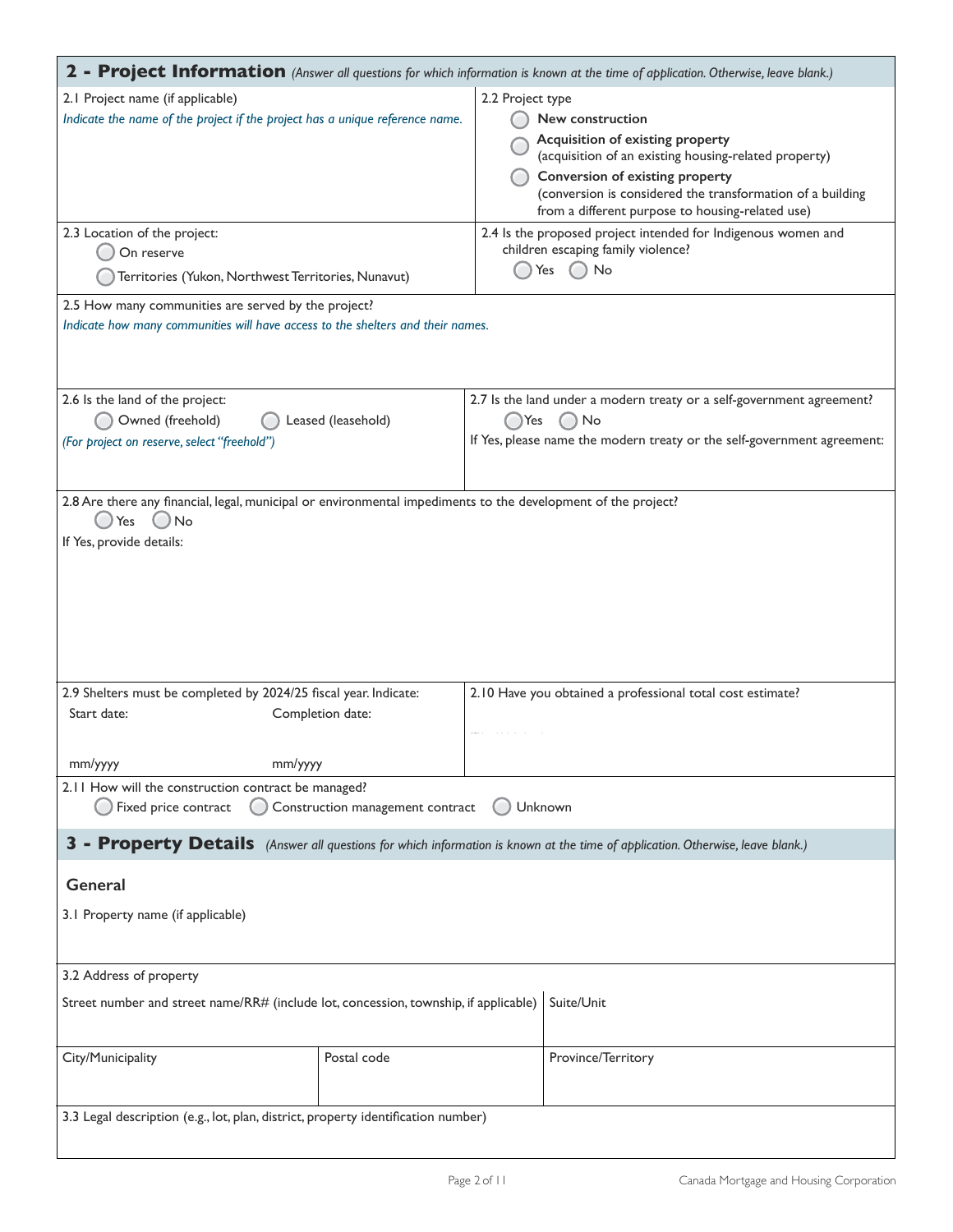| Number of units and beds                                                                                                                                                                                 |                     |                                                                |                                                       |       |
|----------------------------------------------------------------------------------------------------------------------------------------------------------------------------------------------------------|---------------------|----------------------------------------------------------------|-------------------------------------------------------|-------|
| A "unit" is one hostel room, regardless of the number of beds in the room, that shares kitchen and/or bathroom facilities with other hostel rooms in the shelter.                                        |                     |                                                                |                                                       |       |
| A "bed" is an individual bed in a shelter program that supports overnight sleeping accommodations.                                                                                                       |                     |                                                                |                                                       |       |
| To be considered eligible under this program, a unit or bed must accommodate a person escaping family violence.                                                                                          |                     |                                                                |                                                       |       |
| 3.4 Number of eligible units in the project:                                                                                                                                                             |                     |                                                                | 3.5 Number of projected eligible beds in the project: |       |
|                                                                                                                                                                                                          |                     |                                                                |                                                       |       |
| Land readiness-new construction                                                                                                                                                                          |                     |                                                                |                                                       |       |
| 3.6 For projects on purchased or leased land, what is the status of the acquisition of land?                                                                                                             |                     |                                                                |                                                       |       |
|                                                                                                                                                                                                          |                     |                                                                |                                                       |       |
| Building readiness-for new construction projects only                                                                                                                                                    |                     |                                                                |                                                       |       |
| 3.7 Is a development permit required to build the property?<br>Yes $()$ No                                                                                                                               |                     | If Yes, what is the development permit status on the property? |                                                       |       |
| 3.8 Have you commenced the building permit process?                                                                                                                                                      |                     | 3.9 Has your site plan been approved?                          |                                                       |       |
|                                                                                                                                                                                                          |                     |                                                                |                                                       |       |
| Building readiness—for acquisition or conversion of existing property only                                                                                                                               |                     |                                                                |                                                       |       |
| 3.10 What is the age of the building?                                                                                                                                                                    |                     | 3.11 What is the status of the building acquisition?           |                                                       |       |
|                                                                                                                                                                                                          |                     |                                                                |                                                       |       |
| 3.12 Have you obtained an "as-built/improved" appraisal<br>(less than 12 months old)?                                                                                                                    |                     | 3.13 What is the "as-built/improved" value?                    |                                                       |       |
|                                                                                                                                                                                                          |                     |                                                                |                                                       |       |
|                                                                                                                                                                                                          |                     |                                                                |                                                       |       |
| 4 - Project Details (Answer all questions for which information is known at the time of application. Otherwise, leave blank.)                                                                            |                     |                                                                |                                                       |       |
| <b>Experience with shelters</b>                                                                                                                                                                          |                     |                                                                |                                                       |       |
| 4.1 Indicate how many years of experience you, or members of the community or organization, have with shelter projects or similar projects<br>(e.g. homeless emergency shelter, youth shelter or other). |                     |                                                                |                                                       |       |
| Experience with the construction and/or management of shelters or similar projects                                                                                                                       |                     |                                                                |                                                       |       |
| Indicate type of project:                                                                                                                                                                                | Years of experience |                                                                | Number of units or beds                               |       |
|                                                                                                                                                                                                          | Construction:       | Management:                                                    | Units:                                                | Beds: |
|                                                                                                                                                                                                          | Construction:       | Management:                                                    | Units:                                                | Beds: |
|                                                                                                                                                                                                          | Construction:       | Management:                                                    | Units:                                                | Beds: |

If available, please provide with your application package, the most recent financial statements related to these projects.

In the absence of prior experience with the construction and/or management of shelters or similar projects, please describe below your plan and measures to address this gap, OR attach to this application a document with this information.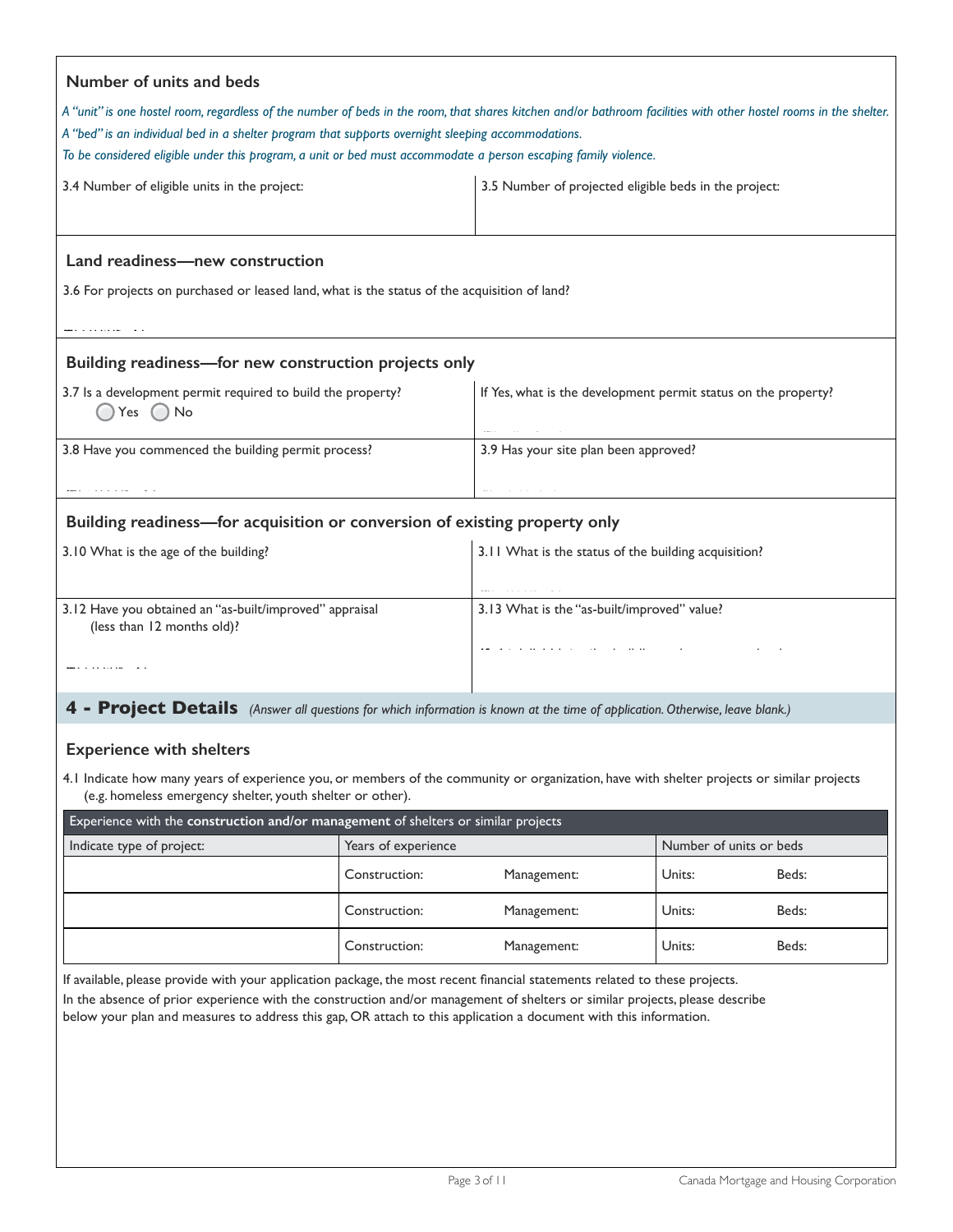| Experience with federal or provincial/territorial funding programs for housing or infrastructure projects                                                                                                                           |                          |  |  |  |
|-------------------------------------------------------------------------------------------------------------------------------------------------------------------------------------------------------------------------------------|--------------------------|--|--|--|
| 4.2 In the past, did your community or organization receive funding (grants, contributions or others) for housing or infrastructure projects from<br>the Government of Canada or from provinces or territories?<br>Yes $\bigcap$ No |                          |  |  |  |
| If Yes, please complete the list. Note: The list may be used to verify previous experience.                                                                                                                                         |                          |  |  |  |
| Name of department and funding program must be filled by applicant                                                                                                                                                                  |                          |  |  |  |
| Name of department:                                                                                                                                                                                                                 | Name of funding program: |  |  |  |
| Contact:                                                                                                                                                                                                                            | Project start date:      |  |  |  |
| Title:                                                                                                                                                                                                                              | Project end date:        |  |  |  |
| Telephone no.:                                                                                                                                                                                                                      | Amount: \$               |  |  |  |
| E-mail address:                                                                                                                                                                                                                     | Project title:           |  |  |  |
| Name of department and funding program must be filled by applicant                                                                                                                                                                  |                          |  |  |  |
| Name of department:                                                                                                                                                                                                                 | Name of funding program: |  |  |  |
| Contact:                                                                                                                                                                                                                            | Project start date:      |  |  |  |
| Title:                                                                                                                                                                                                                              | Project end date:        |  |  |  |
| Telephone no.:                                                                                                                                                                                                                      | Amount: \$               |  |  |  |
| E-mail address:                                                                                                                                                                                                                     | Project title:           |  |  |  |
| Name of department and funding program must be filled by applicant                                                                                                                                                                  |                          |  |  |  |
| Name of department:                                                                                                                                                                                                                 | Name of funding program: |  |  |  |
| Contact:                                                                                                                                                                                                                            | Project start date:      |  |  |  |
| Title:                                                                                                                                                                                                                              | Project end date:        |  |  |  |
| Telephone no.:                                                                                                                                                                                                                      | Amount: \$               |  |  |  |
| E-mail address:                                                                                                                                                                                                                     | Project title:           |  |  |  |

# **Energy efficiency**

*The proposed project must have a minimum 25% reduction in energy consumption as compared to the 2015 National Building Code of Canada or the 2015 National Energy code of Canada for Buildings. If the proposed project is for the conversion of an existing building, it must have a minimum 25% reduction in energy consumption relative to past performance levels.*

4.3 Will your project meet the energy efficiency requirement?

○Yes ○ No

For projects where it is not feasible to meet the energy efficiency requirement, flexibility may be considered. A rationale must be provided below to seek consideration for the application of this flexibility.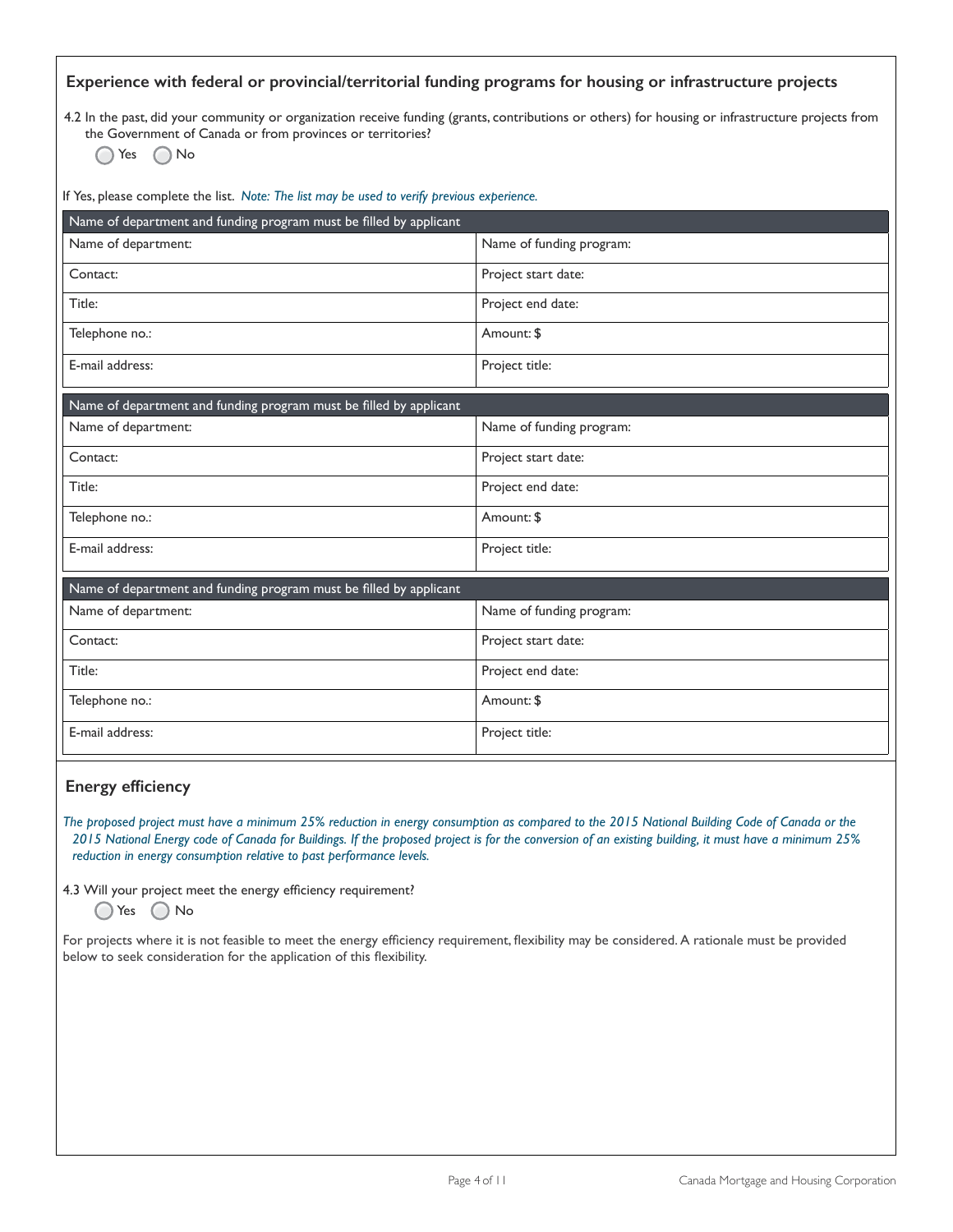| Accessibility                                                                                                                                                                                                    |
|------------------------------------------------------------------------------------------------------------------------------------------------------------------------------------------------------------------|
| The proposed project must have:                                                                                                                                                                                  |
| Option 1) 20% of units meeting accessibility standards and barrier-free common areas; or,                                                                                                                        |
| Option 2) full universal design.                                                                                                                                                                                 |
| 4.4 Will your project meet the accessibility criteria?                                                                                                                                                           |
| $\bigcap$ No<br>$\bigcap$ Yes                                                                                                                                                                                    |
|                                                                                                                                                                                                                  |
| For projects where it is not feasible to meet the accessibility requirement, flexibility may be considered. A rationale must be provided below<br>to seek consideration for the application of this flexibility. |
|                                                                                                                                                                                                                  |
|                                                                                                                                                                                                                  |
|                                                                                                                                                                                                                  |
|                                                                                                                                                                                                                  |
|                                                                                                                                                                                                                  |
|                                                                                                                                                                                                                  |
| <b>Safety</b>                                                                                                                                                                                                    |
| 4.5 Will your project include measures to ensure the confidentiality, the physical safety and security of occupants?<br>Yes<br>$\bigcap$ No                                                                      |
| If No, please provide a rationale:                                                                                                                                                                               |
|                                                                                                                                                                                                                  |
|                                                                                                                                                                                                                  |
|                                                                                                                                                                                                                  |
|                                                                                                                                                                                                                  |
|                                                                                                                                                                                                                  |
|                                                                                                                                                                                                                  |
|                                                                                                                                                                                                                  |
| If Yes, please provide details of the planned measures:                                                                                                                                                          |
|                                                                                                                                                                                                                  |
|                                                                                                                                                                                                                  |
|                                                                                                                                                                                                                  |
|                                                                                                                                                                                                                  |
|                                                                                                                                                                                                                  |
|                                                                                                                                                                                                                  |
|                                                                                                                                                                                                                  |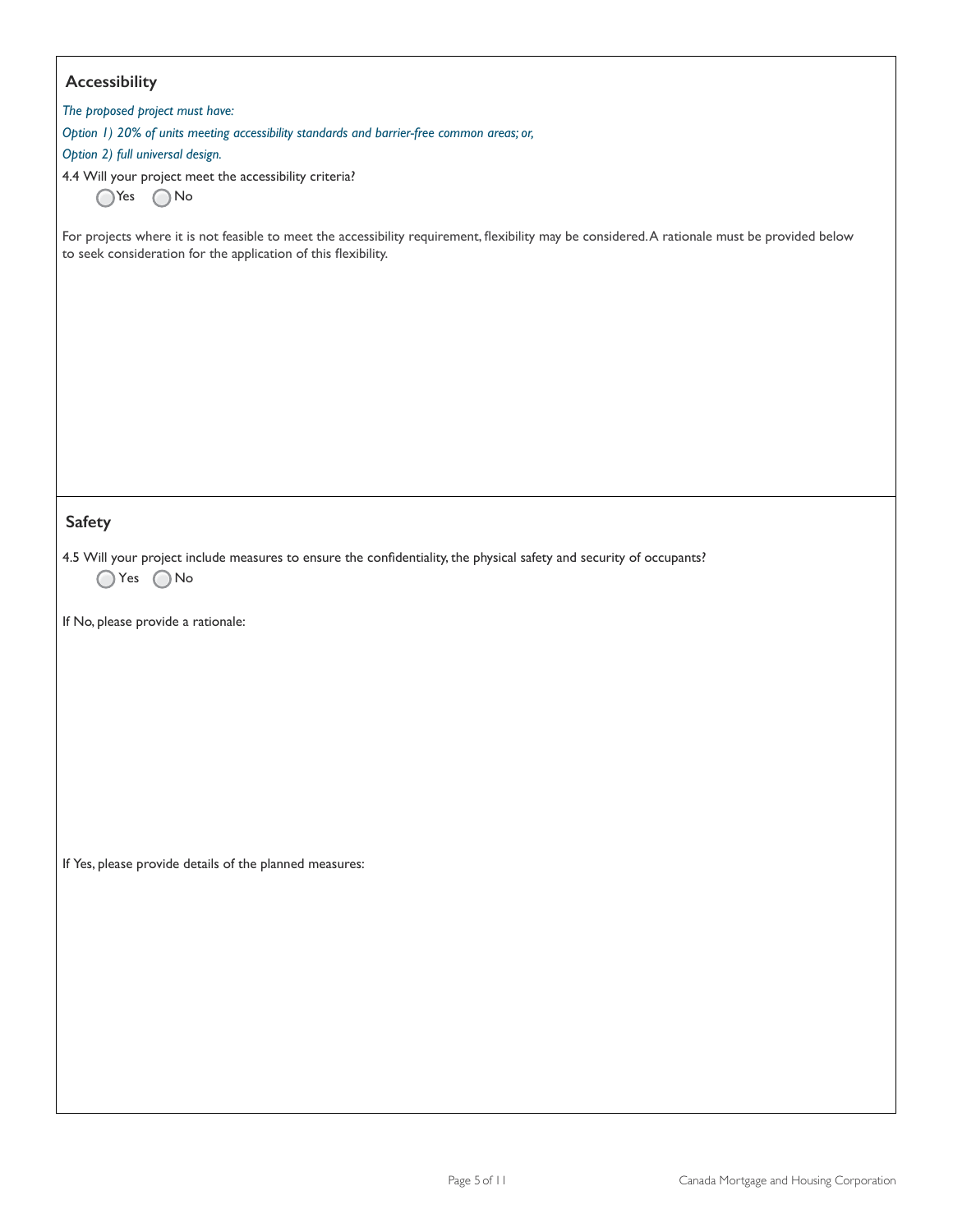| <b>Partners</b>                                                      |                                                                                                                                                                                                                                                                                                                                                                                                                                                                             |                                                                                  |                                                                                             |  |
|----------------------------------------------------------------------|-----------------------------------------------------------------------------------------------------------------------------------------------------------------------------------------------------------------------------------------------------------------------------------------------------------------------------------------------------------------------------------------------------------------------------------------------------------------------------|----------------------------------------------------------------------------------|---------------------------------------------------------------------------------------------|--|
| Yes<br>( ) No                                                        | 4.6 Are there any partners, collaborators or funding sources associated with your project (other than CMHC and ISC)?                                                                                                                                                                                                                                                                                                                                                        |                                                                                  |                                                                                             |  |
|                                                                      | If Yes, how many collaborators/partners are associated with your project?                                                                                                                                                                                                                                                                                                                                                                                                   |                                                                                  |                                                                                             |  |
| 4.7 Provide the name of the<br>collaborator/partner<br>organization: | 4.8 What is the type of collaborator/<br>partner organization?                                                                                                                                                                                                                                                                                                                                                                                                              | 4.9 What is the<br>purpose of the<br>collaboration,<br>commitment or<br>funding? | 4.10 What is the type of the<br>collaboration, commitment or<br>funding toward the project? |  |
|                                                                      |                                                                                                                                                                                                                                                                                                                                                                                                                                                                             |                                                                                  |                                                                                             |  |
|                                                                      |                                                                                                                                                                                                                                                                                                                                                                                                                                                                             |                                                                                  |                                                                                             |  |
| <b>Supplementary services</b>                                        | 4.11 Will there be supporting services or programs, provided by the shelter or by external sources (child care, employment counselling,                                                                                                                                                                                                                                                                                                                                     |                                                                                  |                                                                                             |  |
| Indigenous cultural programs, etc.)?<br>No<br>Yes                    |                                                                                                                                                                                                                                                                                                                                                                                                                                                                             |                                                                                  |                                                                                             |  |
|                                                                      | 4.12 If Yes, describe the type of supporting services and programs that will be available to occupants.                                                                                                                                                                                                                                                                                                                                                                     |                                                                                  |                                                                                             |  |
|                                                                      |                                                                                                                                                                                                                                                                                                                                                                                                                                                                             |                                                                                  |                                                                                             |  |
|                                                                      | 5 - Checklist and Required Documentation                                                                                                                                                                                                                                                                                                                                                                                                                                    |                                                                                  |                                                                                             |  |
| Completed application form                                           | In order to be considered for financial assistance, proposed shelter projects must include supporting documentation outlined in this checklist.                                                                                                                                                                                                                                                                                                                             |                                                                                  |                                                                                             |  |
|                                                                      | Completed financial worksheet in Appendix A                                                                                                                                                                                                                                                                                                                                                                                                                                 |                                                                                  |                                                                                             |  |
|                                                                      | Letter of support from appropriate authorities (Indigenous Government or another level of government if applicable)                                                                                                                                                                                                                                                                                                                                                         |                                                                                  |                                                                                             |  |
|                                                                      | Demonstrated evidence of need for the project                                                                                                                                                                                                                                                                                                                                                                                                                               |                                                                                  |                                                                                             |  |
|                                                                      | Project development plan with supporting documents if available at the time of application:                                                                                                                                                                                                                                                                                                                                                                                 |                                                                                  |                                                                                             |  |
|                                                                      | - Copy of preliminary plans and specifications<br>- Consulting contract estimates (architecture, legal, etc.)                                                                                                                                                                                                                                                                                                                                                               |                                                                                  |                                                                                             |  |
| - Offer to purchase<br>- Construction schedule                       |                                                                                                                                                                                                                                                                                                                                                                                                                                                                             |                                                                                  |                                                                                             |  |
|                                                                      |                                                                                                                                                                                                                                                                                                                                                                                                                                                                             |                                                                                  |                                                                                             |  |
|                                                                      | The above constitutes an initial application package in support of the expression of interest. If additional documentation is available at the time<br>of the initial application, please include it as part of this initial application package.                                                                                                                                                                                                                           |                                                                                  |                                                                                             |  |
| prior to receiving final approval or commitment.                     | Selected proponents will be required to submit a final application package online, which includes additional documents (listed in Appendix B),                                                                                                                                                                                                                                                                                                                              |                                                                                  |                                                                                             |  |
|                                                                      | For assistance in preparing the initial and final application packages, please contact your CMHC specialist. Financial assistance may be available to help<br>cover costs associated with carrying out the pre-development activities and obtaining the documentation required for the application packages. For more<br>information, you can also consult the CMHC website at https://www.cmhc-schl.gc.ca/en/developing-and-renovating/funding-opportunities/seed-funding. |                                                                                  |                                                                                             |  |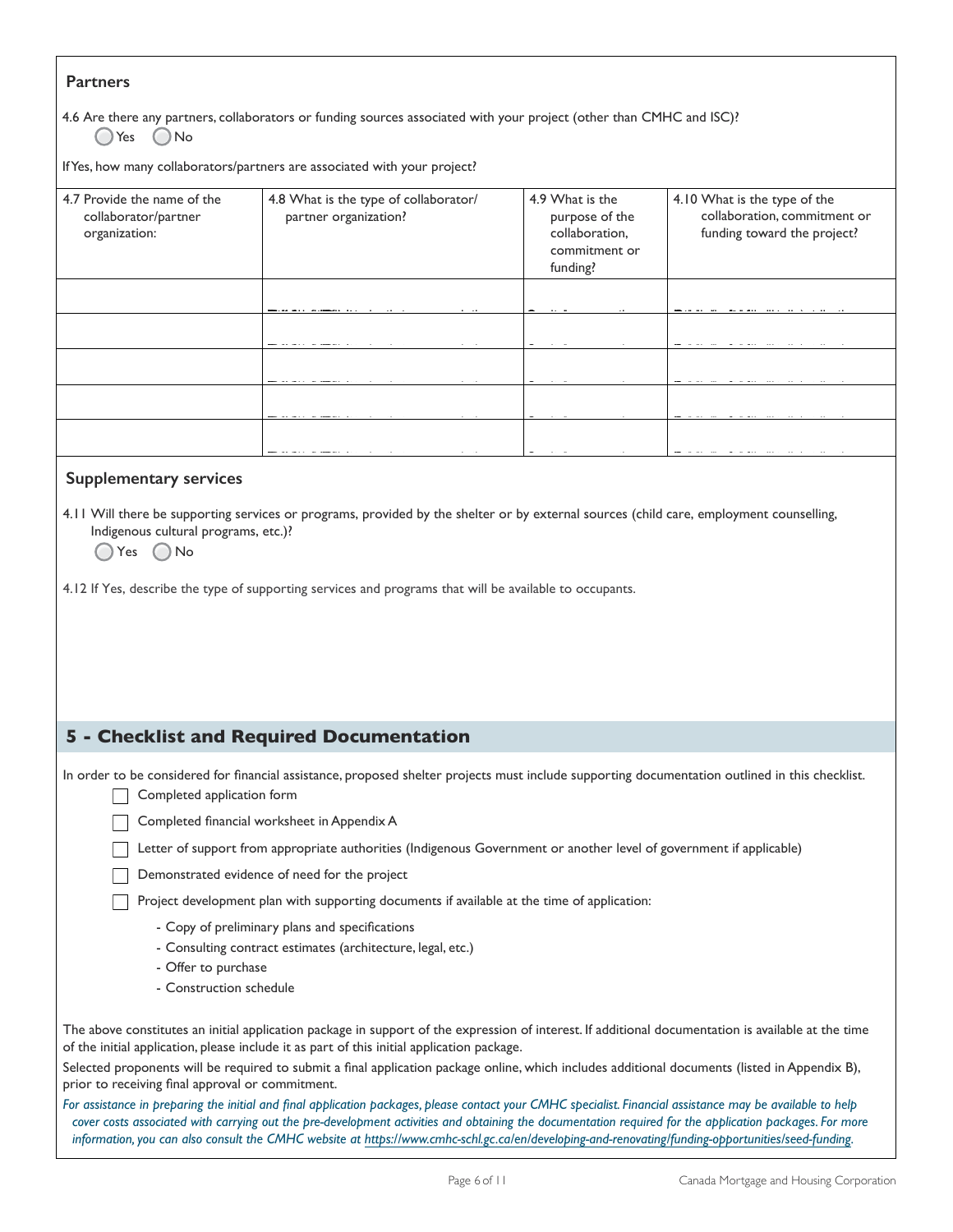## **6 - Terms and Conditions**

I/We understand and acknowledge that the following terms and conditions shall apply to this application and, if financial assistance is approved, to any loan.

- 1. CMHC and/or its authorized representatives or agents may carry out all necessary enquiries for the purpose of confirming the information provided in this application form and may review any relevant assets and liabilities, and any financial or credit information. For greater certainty, I/we authorize CMHC to conduct a credit check against the applicant/organization, and I/we confirm that I/we have the authority to approve such credit checks on behalf of the applicant/organization.
- 2. Assistance is in the form of a forgivable loan and is based on eligible capital costs as defined in Appendix A—Financial Worksheet.
- 3. The entire amount of the forgivable loan, if approved, may only be used to pay eligible capital costs for the property identified in Section 3 of this application form.
- 4. The forgivable loan will be subject to the terms and conditions set out in the CMHC loan commitment letter and any loan-related documentation (letter of intention, term sheet, loan/operating agreement) and any security documentation related to the security (including an MLG, if applicable).
- 5. ISC and CMHC are under no obligation to enter into a loan agreement as a result of this invitation to submit an application.
- 6. ISC and CMHC reserve the right to:
	- reject any or all funding requests received in response to this invitation to submit an application;
	- accept any funding request in whole or in part; and
	- cancel and/or re-issue this invitation to submit an application.
- 7. ISC and CMHC will not reimburse an applicant for costs incurred in the preparation and/or submission of a funding request in response to this invitation to submit an application.
- 8. In the event that any terms and conditions of the loan are not met, or that a false declaration is knowingly made, ISC and CMHC shall have the right to cancel the approval, without notice to the applicant, and recover any paid funds (plus interest) from the applicant.
- 9. The applicant and its affiliates must not have not been found to be in breach or violation of any agreement or other arrangement with CMHC, under any of its prior or existing programs.
- 10. Access to information and Privacy Statement. Where Personal Information is collected, the collection, use and disclosure of the Personal Information shall be in accordance with the federal *Privacy Act*. Personal Information collected by CMHC for the purpose of the New Emergency Shelter Program can be found in their Info Source Publication on their [website](https://www.cmhc-schl.gc.ca/en/about-cmhc/corporate-reporting/transparency/access-to-information-and-privacy-protection) under Personal Information Bank number CMHC PPU 035. The *Privacy Act* provides individuals with a right to access their Personal Information that is under the control of ISC or CMHC, to request corrections of their Personal Information and to file a complaint to the Privacy Commissioner of Canada regarding ISC or CMHC's handling of Personal Information. Please direct any questions, comments, concerns, requests for Personal Information or complaints to CMHC's Access to Information and Privacy Office to their mailbox [ATIP-AIPRP@cmhc.ca](mailto:ATIP-AIPRP%40cmhc.ca?subject=) or visit our website at [https://www.cmhc-schl.](https://www.cmhc-schl.gc.ca/en/about-cmhc/corporate-reporting/transparency/access-to-information-and-privacy-protection) [gc.ca/en/about-cmhc/corporate-reporting/transparency/access-to-information-and-privacy-protection](https://www.cmhc-schl.gc.ca/en/about-cmhc/corporate-reporting/transparency/access-to-information-and-privacy-protection) or to ISC's Access to Information and Privacy Office at <https://www.aadnc-aandc.gc.ca/eng/1100100010871/1360682361322>

Other terms and conditions under the Shelter Enhancement Program, the National Housing Co-Investment Fund or the Family Violence Prevention Program may apply.

# **7 - Declaration**

I/We hereby confirm that, to the best of my/our knowledge, the information provided is complete, accurate and correct and that, if any of the information changes or becomes inaccurate, I/we shall promptly notify CMHC.

Property owner(s)/Proponent (the "Applicant"): I/We hereby confirm that I am / we are the owner(s) of the property and no other person is an owner.

I/We authorize a property review when required, on the understanding that any reviews conducted by CMHC and/or its authorized representatives are for internal administrative purposes only and provide no guarantee or assurance of compliance with any applicable building codes or standards.

I/We have read, understood and agree to the terms and conditions listed above and accept that they shall apply upon the submission of this application.

| Applicant name                            | Title     |
|-------------------------------------------|-----------|
| Date                                      | Signature |
| I/We have authority to bind the Applicant |           |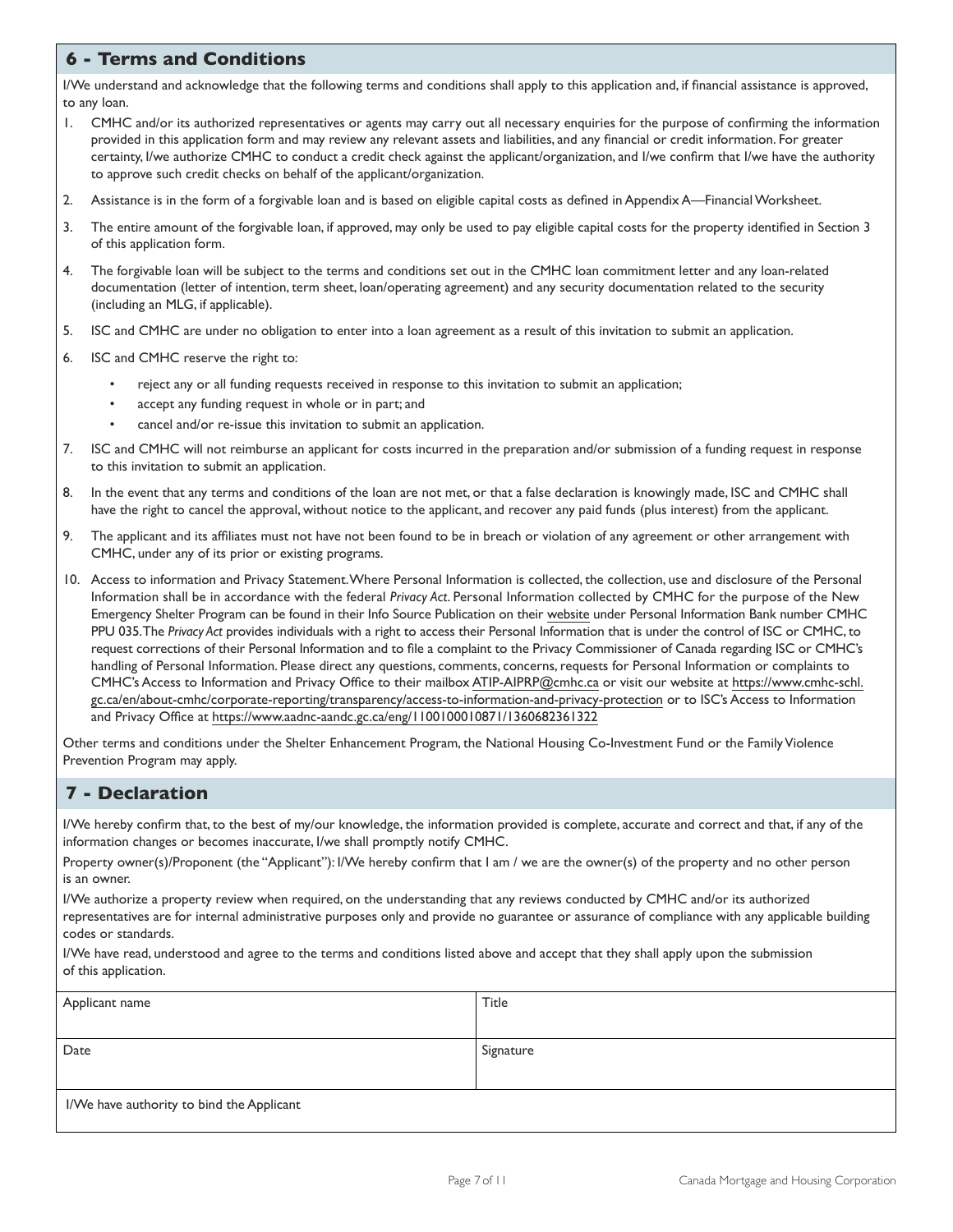# Appendix A – Financial Worksheet

| Submit this worksheet with your application.                              |                      |                         |                    |
|---------------------------------------------------------------------------|----------------------|-------------------------|--------------------|
| Project Information                                                       |                      |                         |                    |
| Name of project                                                           | Name of applicant    |                         |                    |
|                                                                           |                      |                         | Internal Use       |
| <b>Estimated Capital Costs and Proposed Financing</b>                     | Applicant's Estimate | <b>Revised Estimate</b> | <b>Agreed Cost</b> |
| <b>Acquisition and Servicing Costs</b>                                    |                      |                         |                    |
| I. Purchase price (land for new construction)                             |                      |                         |                    |
| 2. Off-site servicing                                                     |                      |                         |                    |
| 3. Total serviced site costs (line I + line 2)                            | \$0.00               | \$0.00                  | \$0.00             |
| <b>Miscellaneous and Acquisition Costs</b>                                |                      |                         |                    |
| 4. Legal services fee (for land acquisition)                              |                      |                         |                    |
| 5. Survey, title and recording fee                                        |                      |                         |                    |
| 6. Imposts and levies                                                     |                      |                         |                    |
| 7. Other (specify)                                                        |                      |                         |                    |
| 8. Subtotal (add lines 3 to 7)                                            | \$0.00               | \$0.00                  | \$0.00             |
| <b>Fees and Charges</b>                                                   |                      |                         |                    |
| 9. Interest on interim financing<br>mos. $@$<br>$% \times$ \$             | \$0.00               |                         |                    |
| 10. Taxes during construction                                             |                      |                         |                    |
| II. Insurance during construction                                         |                      |                         |                    |
| 12. Utilities during construction                                         |                      |                         |                    |
| 13. Architect and consultant fees (attach breakdown)                      |                      |                         |                    |
| 14. Legal charges (other than for land acquisition)                       |                      |                         |                    |
| 15. Organization expenses (attach breakdown)                              |                      |                         |                    |
| 16. Audit charges                                                         |                      |                         |                    |
| 17. Lender's fees on non-CMHC financing                                   |                      |                         |                    |
| 18. Other (specify)                                                       |                      |                         |                    |
| 19. Subtotal (add lines 9 to 18)                                          | \$0.00               | \$0.00                  | \$0.00             |
| <b>Building and Landscaping Costs</b>                                     |                      |                         |                    |
| 20. Building construction costs (purchase price, if an existing building) |                      |                         |                    |
| 21. Rehabilitation or conversion costs                                    |                      |                         |                    |
| 22. Stoves, refrigerators, laundry equipment                              |                      |                         |                    |
| 23. Other kitchen equipment                                               |                      |                         |                    |
| 24. Hard furnishings (attach details)                                     |                      |                         |                    |
| 25. Landscaping                                                           |                      |                         |                    |
| 26. On-site servicing                                                     |                      |                         |                    |
| 27. Other (excluding soft furnishings and supplies)                       |                      |                         |                    |
| 28. Subtotal (add lines 20 to 27)                                         | \$0.00               | \$0.00                  | \$0.00             |
| 29. Contingency                                                           |                      |                         |                    |
| 30. Total shelter capital cost (add lines 8, 19, 28 and 29)               | \$0.00               | \$0.00                  | \$0.00             |
| 31. Less: Land equity                                                     |                      |                         |                    |
| 32. Less: Cash equity                                                     |                      |                         |                    |
| 33. Less: Municipal grant                                                 |                      |                         |                    |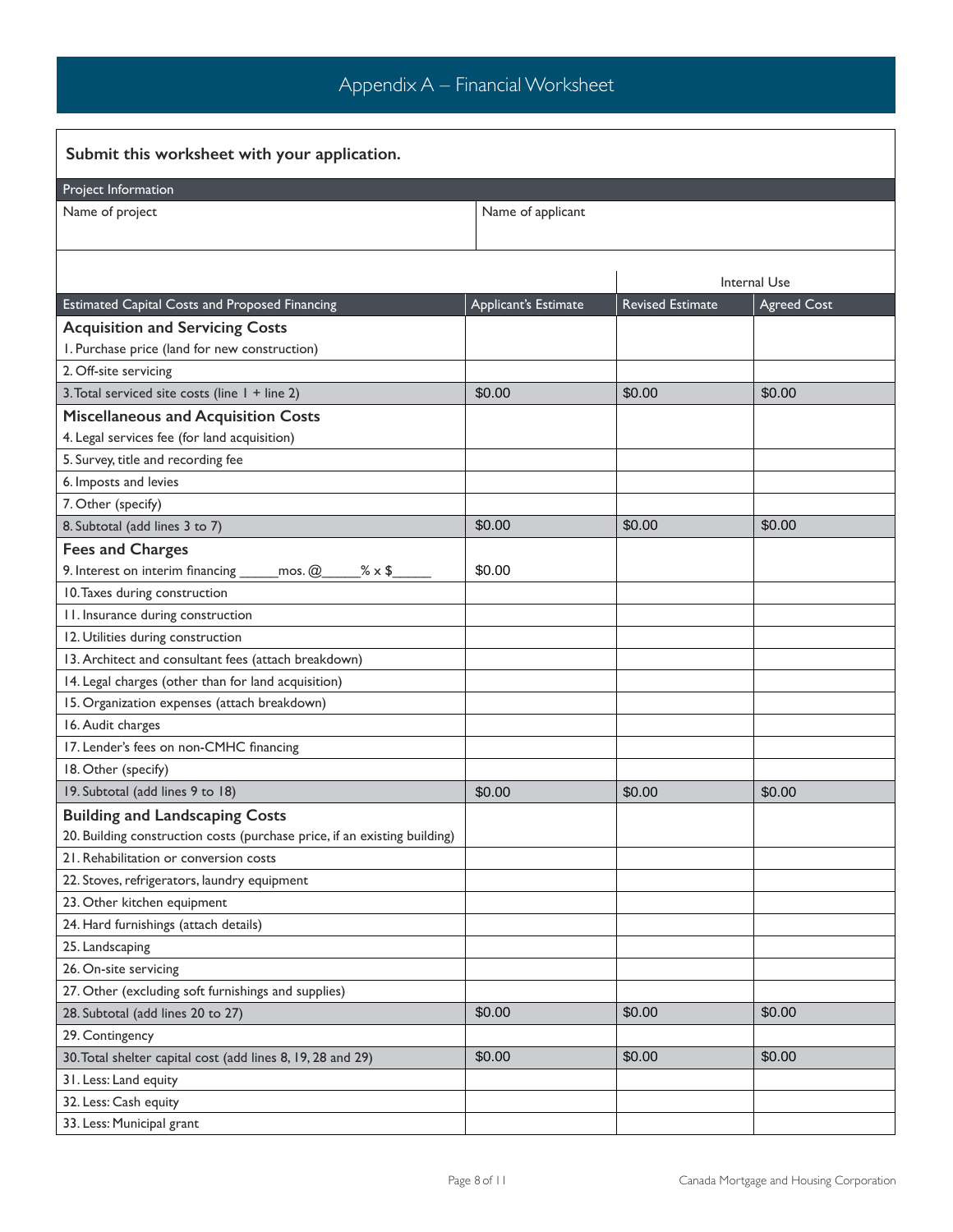| <b>Estimated Capital Costs and Proposed Financing</b>                                                                   |                                                                                                                        |                  | Applicant's Estimate | <b>Revised Estimate</b> | <b>Agreed Cost</b> |
|-------------------------------------------------------------------------------------------------------------------------|------------------------------------------------------------------------------------------------------------------------|------------------|----------------------|-------------------------|--------------------|
| 34. Less: Provincial grant                                                                                              |                                                                                                                        |                  |                      |                         |                    |
| 35. Less: Other grants from partners (specify)                                                                          |                                                                                                                        |                  |                      |                         |                    |
| 36. Less: Any forgivable loan (specify)                                                                                 |                                                                                                                        |                  |                      |                         |                    |
| 37. Less: Other (specify)                                                                                               |                                                                                                                        |                  |                      |                         |                    |
|                                                                                                                         | 38. Federal contribution required (line 30 minus lines 31 to 37)                                                       |                  | \$0.00               | \$0.00                  | \$0.00             |
|                                                                                                                         | <b>Annual Operating Expenses and Revenues</b>                                                                          |                  |                      |                         |                    |
| 39. Staff Salaries and Benefits                                                                                         |                                                                                                                        |                  |                      |                         |                    |
| Nbr.                                                                                                                    | Position                                                                                                               | \$ annual/person |                      |                         |                    |
|                                                                                                                         |                                                                                                                        |                  | \$0.00               |                         |                    |
|                                                                                                                         |                                                                                                                        |                  | \$0.00               |                         |                    |
|                                                                                                                         |                                                                                                                        |                  | \$0.00               |                         |                    |
|                                                                                                                         |                                                                                                                        |                  | \$0.00               |                         |                    |
|                                                                                                                         |                                                                                                                        |                  | \$0.00               |                         |                    |
|                                                                                                                         |                                                                                                                        |                  | \$0.00               |                         |                    |
|                                                                                                                         | 40. Professional fees (including translation)                                                                          |                  |                      |                         |                    |
| 41. Honoraria                                                                                                           |                                                                                                                        |                  |                      |                         |                    |
| 42. Staff and development training                                                                                      |                                                                                                                        |                  |                      |                         |                    |
| 43. Appliances, furniture and equipment (not covered<br>under capital costs)                                            |                                                                                                                        |                  |                      |                         |                    |
| 44. Resident Expenses (e.g. food, bedding, towels, soaps, personnal<br>incidentals, transportation to and from shelter) |                                                                                                                        |                  |                      |                         |                    |
| 365 days x \$____________ expenses x _______ nbr residents                                                              |                                                                                                                        | \$0.00           |                      |                         |                    |
| 45. Supplies (e.g. cleaning, linen, personal protection equipment)                                                      |                                                                                                                        |                  |                      |                         |                    |
|                                                                                                                         | 46. Property taxes (excluding water and sewer)                                                                         |                  |                      |                         |                    |
| 47. Insurance-fire, liability, etc.                                                                                     |                                                                                                                        |                  |                      |                         |                    |
|                                                                                                                         | 48. Maintenance (e.g. repairs, painting, landscaping, other)                                                           |                  |                      |                         |                    |
| 49. Replacement reserve                                                                                                 |                                                                                                                        |                  |                      |                         |                    |
| 50. Utilities (i.e. heating, light and power, garbage, snow removal,<br>water and sewer)                                |                                                                                                                        |                  |                      |                         |                    |
|                                                                                                                         | 51. Computer, IT services, internet access, softwares                                                                  |                  |                      |                         |                    |
|                                                                                                                         | 52. Security (e.g. fences, cameras, file cabinets)                                                                     |                  |                      |                         |                    |
|                                                                                                                         | 53. Other operating costs (e.g. client needs assessments,<br>library and resources, off hour emergency services, etc.) |                  |                      |                         |                    |
| 54. Administration-audit                                                                                                |                                                                                                                        |                  |                      |                         |                    |
| 55. Administrative costs<br>(for the management of the agreement)                                                       |                                                                                                                        |                  |                      |                         |                    |
| 56. Total expenses (lines 39 to 55)                                                                                     |                                                                                                                        |                  | \$0.00               | \$0.00                  | \$0.00             |
| <b>Potential Annual Revenue</b>                                                                                         |                                                                                                                        |                  |                      |                         |                    |
| 57. Provincial assistance:                                                                                              |                                                                                                                        |                  |                      |                         |                    |
| \$                                                                                                                      | per day for _______ persons x 365 days                                                                                 |                  | \$0.00               |                         |                    |
| and collaborators.                                                                                                      | 58. Donations and fundraising and/or funding sources from partners                                                     |                  |                      |                         |                    |
|                                                                                                                         | <b>Federal Contribution Required</b>                                                                                   |                  |                      |                         |                    |
|                                                                                                                         | 59. Lines 56 minus lines 57 to 58                                                                                      |                  |                      | \$0.00                  | \$0.00             |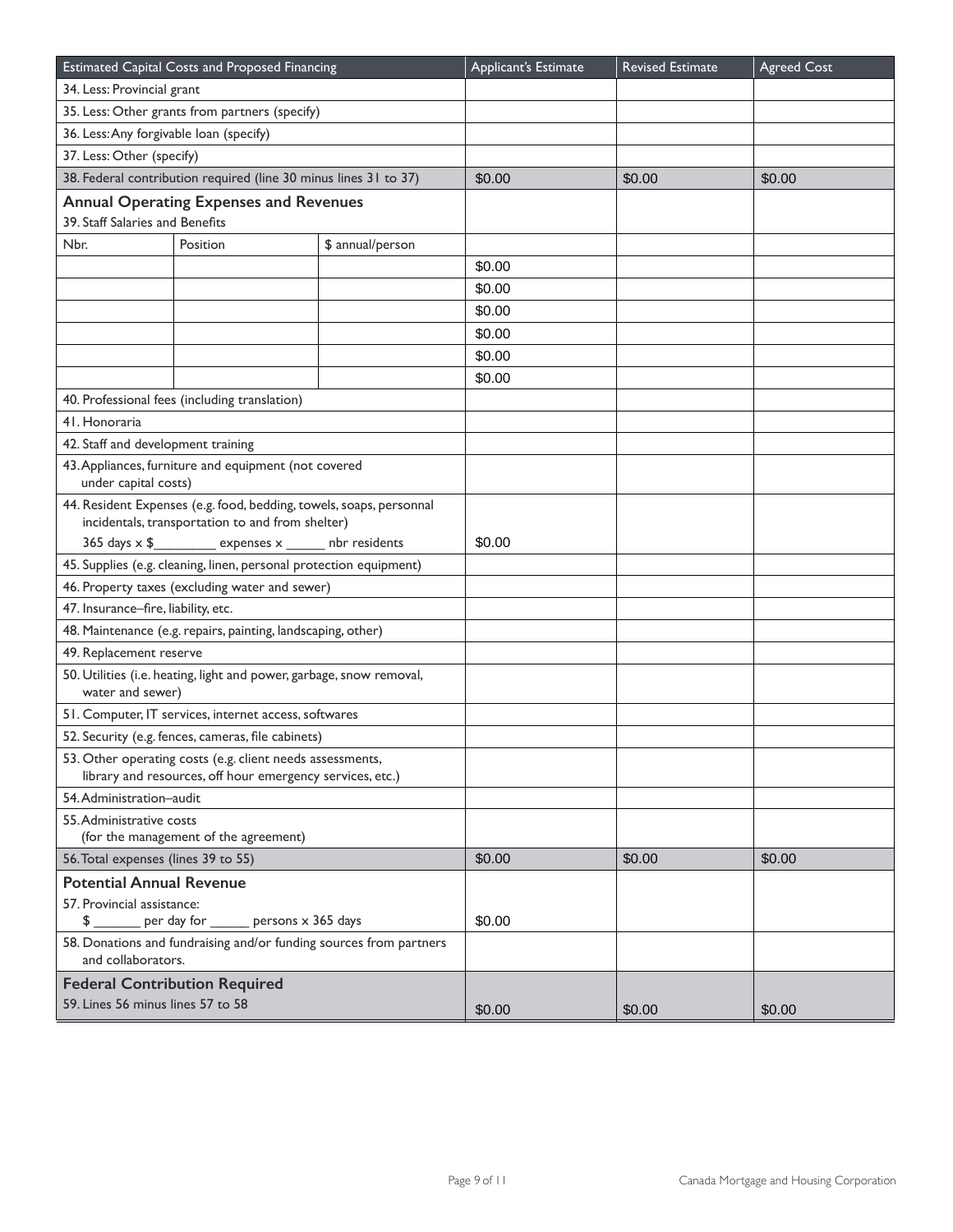| <b>Check the Appropriate Box</b> |  |  |  |  |  |
|----------------------------------|--|--|--|--|--|
|----------------------------------|--|--|--|--|--|

The activities listed above have not been previously funded under the *National Housing Act.*

The following activities have been previously funded under the *National Housing Act* (attach additional page if necessary):

| Activity | Amount |
|----------|--------|
|          |        |
| Activity | Amount |
|          |        |

# **List of Eligible and Ineligible Capital Costs and Operating Expenses**

### **Eligible Capital Costs (CMHC)**

CMHC will provide funding of up to 100% of a project's total eligible capital costs. These may include:

- land acquisition
- servicing the land (municipal services or independent)
- landscaping
- construction, acquisition and rehabilitation, or conversion
- children's play areas

#### **Eligible Shelter Operating Costs (Indigenous Services Canada)**

The Family Violence Prevention Program (FVPP) provides funding for the day-to-day operations of a network of shelters that provide services for Indigenous women and children who are escaping family violence in provinces and in Yukon. Through this initiative, the Family Violence Prevention Program will expand coverage of its operational funding to include two new shelters within the Territories.

In order for a funding recipient to receive funding for shelter operations from ISC, a shelter must be operating as a family violence shelter for women, children and families. These shelters should therefore not be operating as a temporary or long-term housing solution (e.g. for youth, elders, the homeless, community members). Funding for shelter operations is categorized according to primary and secondary core shelter operations. Primary core shelter operations outline the basic services and supports that shelters are required to provide. Secondary core shelter operations outline the additional services and supports that shelters may provide.

#### **Eligible expenditures**

- Salaries and employee benefits
- Professional fees (contracts)
- Honoraria for elders
- Domestic travel and transportation
- **Meetings**
- **Hospitality**
- Training and development
- **Equipment**
- **Rent and utilities**
- Translation and communications

#### **Ineligible expenditures**

- Purchase of capital assets with a market value above \$5,000 (unless pre-authorized in writing)
- International travel (unless pre-authorized in writing)
- Deficit recovery
- Materials and supplies
- Audits and evaluation
- Legal and banking fees
- **Insurance**
- Overhead administration costs
- Direct client costs
- Operations, minor maintenance, upgrading and repairs to facilities not exceeding \$50,000
- Crisis line
- Off-hour emergency services
- For-profit initiatives and investments
- Costs related to the purchase, ownership, and maintenance of vehicles
- Capital costs (except minor maintenance)
- accessibility for persons with disabilities
- appropriate building security
- hard furnishings
- soft costs